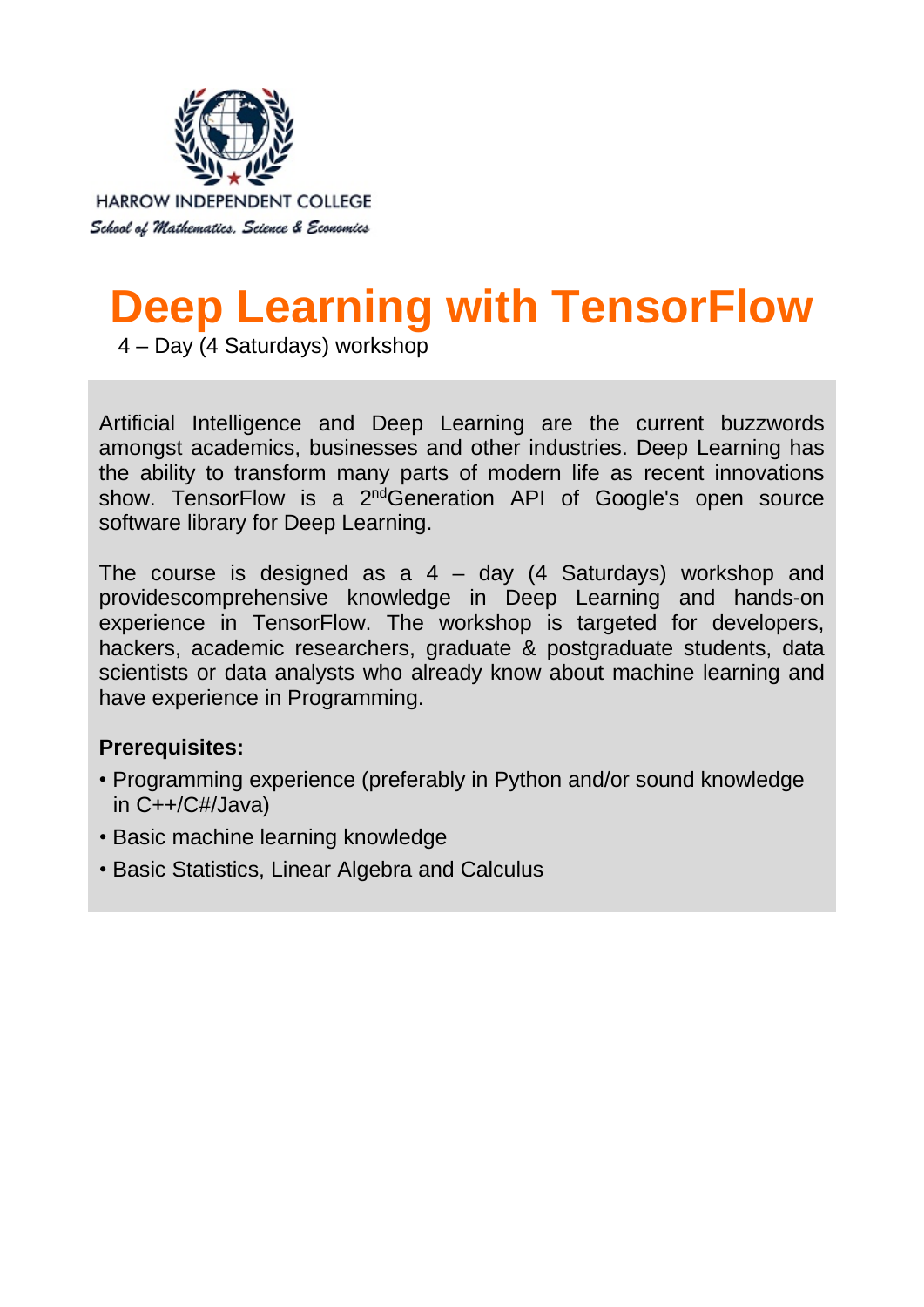# **09:30 - 10:00 Registration and Networking Breakfast**

## **10:00 - 11:30 Introduction to Neural Networks**

This session provides learners with the fundamental background of Neural Networks including origin, theoretical framework, its various paradigms and applications.

### **11:30 - 12:00 Lab Session 1: Single Layered Perceptron using Python**

The lab session guides the learners to develop a simple neuron (Perceptron) to solve linear classification problems with core Python. The aim of the session is to give learners a comparative understanding of development between core Python and Python with TensorFlow.

**12:00 - 12:15 Coffee Break**

### **12:15 - 01:00 Introduction to Backpropagation Learning**

This session provides learners with theoretical background of backpropagation learning algorithm and its implementation over multilayer Neural Networks.

#### **01:00 02:00 Lunch**

### **02:00 - 03:00 Lab Session 2: Multilayered Perceptron (MLP) using Scikitlearn**

This session guides the learners to develop a simple MLP using Scikit-learn. The aim of the session is to give learners a comparative understanding of development between Scikit-learn and TensorFlow.

### **03:00 - 04:00 Lab Session 3: Introduction to TensorFlow**

The lab session provides learners with the theoretical background of TensorFlow and let's get learner up and running with TensorFlow. The end of the session the learner will learn the basic features and components of TensorFlow and TensorFlow Data Flow Graph, and how to develop a simple application with TensorFlow.

### **04:00 - 04:15 Coffee Break**

### **04:15 - 05:00 Lab Session 4: MLP using TensorFlow**

The lab session is extension of lab session 2 and 3, to Introduce how to implement a simple MLP with TensorFlow. The end of the session the learner will learn how to develop computational graph of MLP and implementation of learning algorithm with TensorFlow, of course the training and validating the MLP.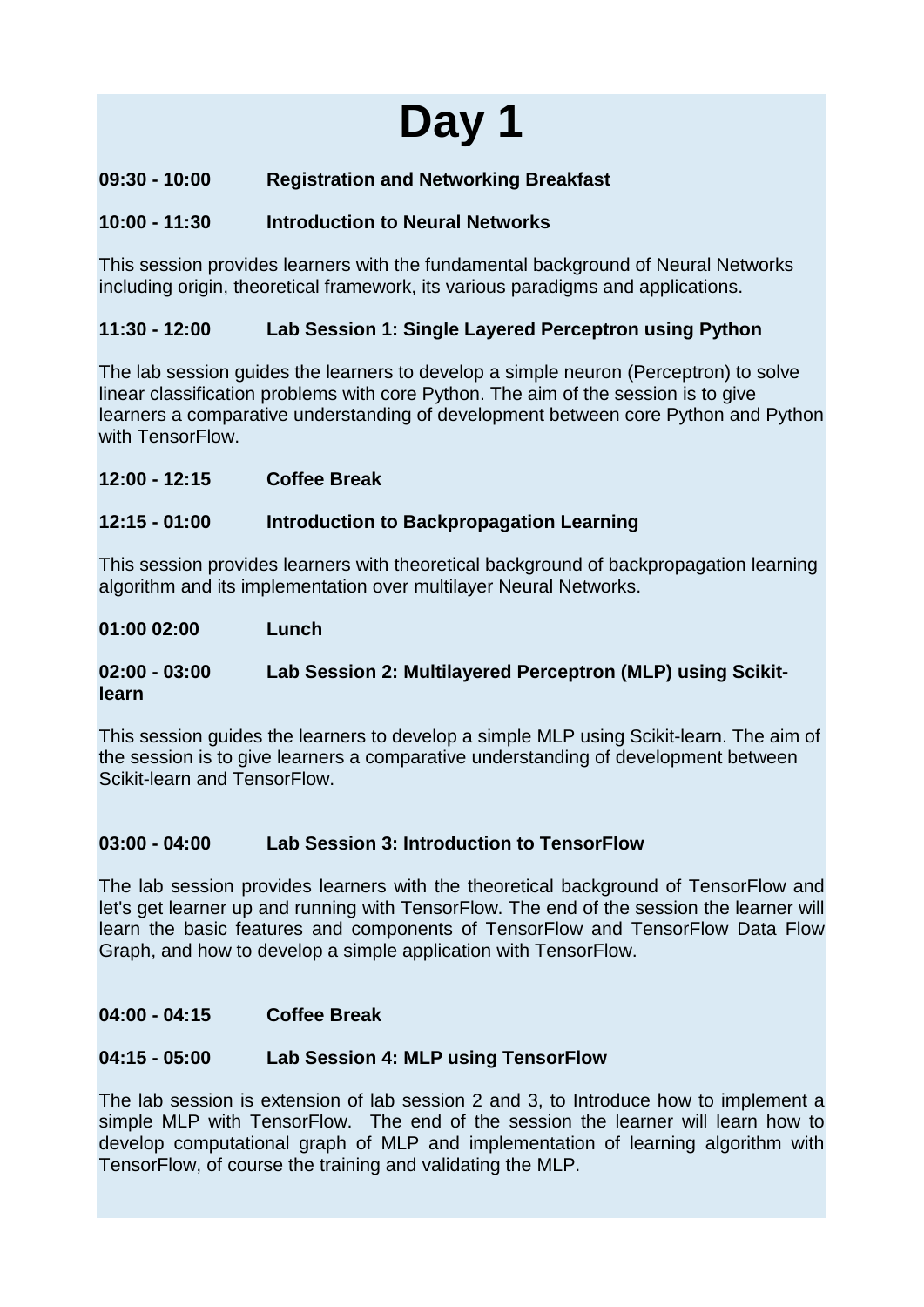# **09:30 - 10:00 Registration and Networking Breakfast**

### **10:00 - 11:00 Introduction to Deep Learning**

The session will cover the fundamental theory behind the Deep Learning techniques with topics ranging from sparse coding/filtering, autoencoders, convolutional Neural Networks and deep belief nets.

### **11:00 - 11:45 Architecture of Deep Feedforward Neural Networks (DFNN)**

The session will provide detail explanation of the architecture of DFNN and demonstrate visual and mathematical representation of DFNN.

**11:45 - 12:00 Coffee Break**

**12:00 - 01:00 Lab Session 5: Developing Computational Graph of DFNN using TensorFlo**w

This lab session is the extension of lab session 4 which builds on the simple MLP computational graph into very large or deep feed-forward network computational graph.

**01:00 02:00 Lunch**

### **02:00 - 03:15 Lab Session 6: Implementing DFNN using TensorFlow**

The lab session extends the lab session 5 and implements learning algorithm with TensorFlow. It further demonstrates how to train the model and validate to check the accuracy of the model.

**03:15 - 03:30 Coffee Break**

**03:30 - 05:00 Mini-Project 1: Developing Classification Model with DFNN and TensorFlow**

A case study with a dataset will be provided to the learners and they are expected to use the skill they have learnt from all the lecturers and the lab sessions. The learners should work independently, however support and guidance will be provided to them to successfully complete the mini-project.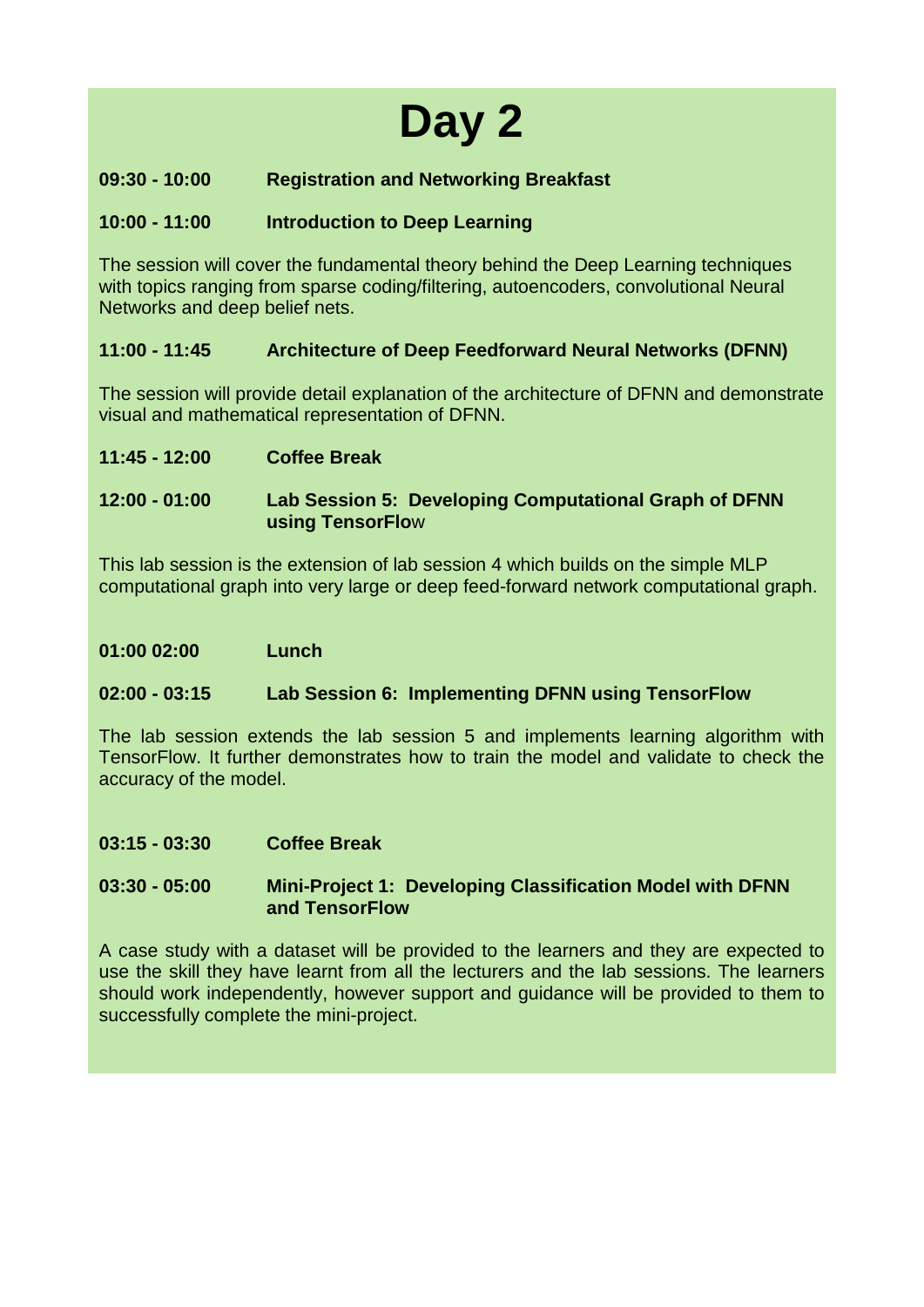# **09:30 - 10:00 Registration and Networking Breakfast**

### **10:00 - 11:00 Introduction to Convolutional Neural Networks (CNN)**

The session provides learners with clear understanding of CNN and how the CNN differs from other Neural Network paradigms. It also explains how CNN based applications work.

# **11:00 -11:45 Architecture of CNN**

The session will provide detail explanation of the architecture of CNN and demonstrate visual and mathematical representation of CNN.

**11:45 - 12:00 Coffee Break**

## **12:00 - 01:00 Lab Session 7: Developing Computational Graph of CNN using TensorFlow**

The lab session guides the learners to develop a CNN using TensorFlow. The aim of the session is to give learners hands on experience of developing CNN computational graph using TensorFlow.

**01:00 02:00 Lunch**

### **02:00 - 03:15 Lab Session 8: Implementing CNN using TensorFlow**

The lab session extends the lab session 7 and implements learning algorithm with TensorFlow for CNN computational graph. It alsodemonstrates how to train the model and validate to check the accuracy of the model.

**03:15 - 03:30 Coffee Break**

### **03:30 - 05:00 Mini-Project 2: Developing Image Classification Model with CNN and TensorFlow**

A case study with a dataset will be provided to the learners and they are expected to use the skill they have learnt from all the previous lecturers and the lab sessions. The learners should work independently, however support and guidance will be provided to themfor the successful completion of the mini-project.